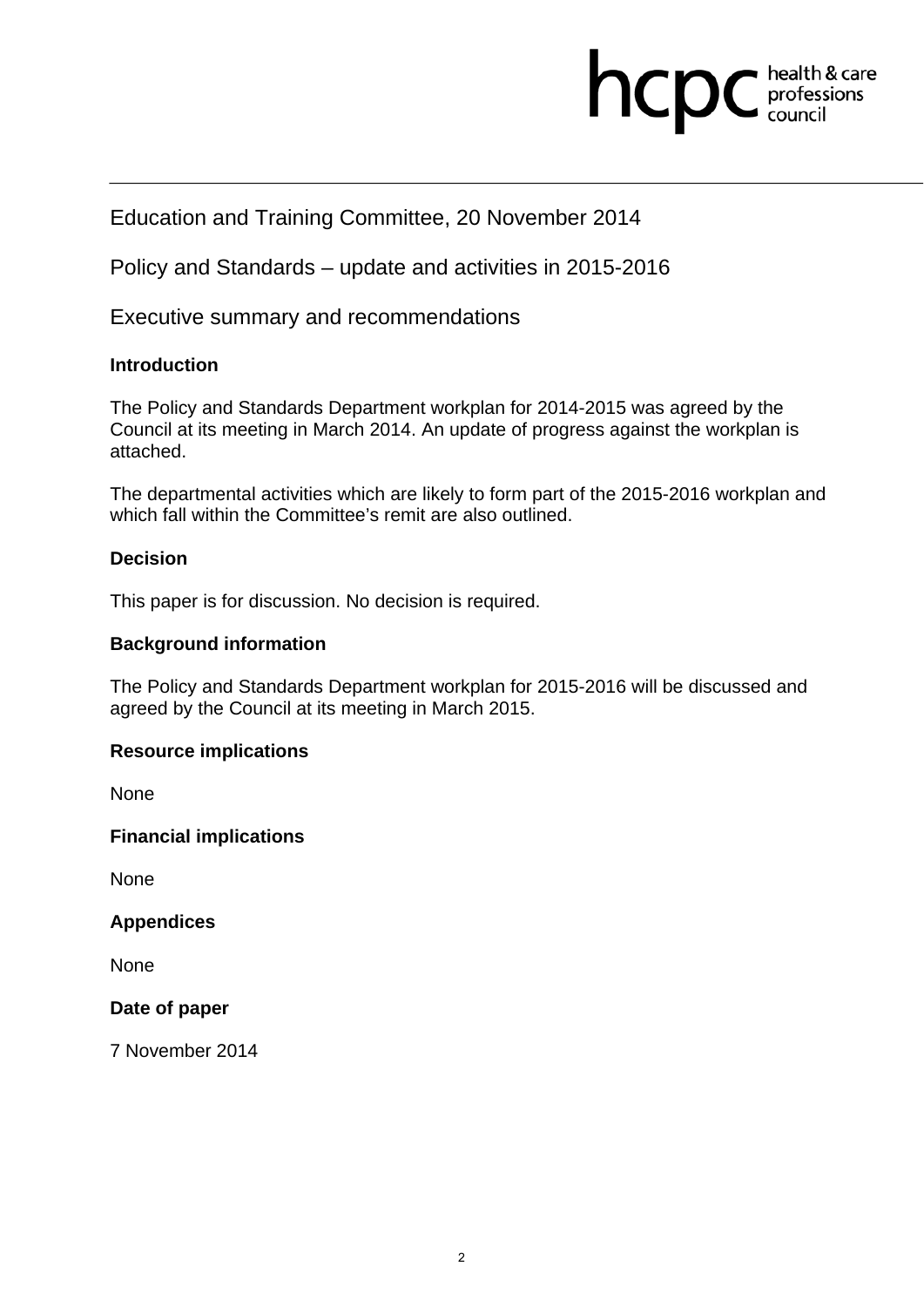| Project area                                                    | <b>Objectives / description</b>                                                        | <b>Update</b>                                                                                                                                                                                                                                        |
|-----------------------------------------------------------------|----------------------------------------------------------------------------------------|------------------------------------------------------------------------------------------------------------------------------------------------------------------------------------------------------------------------------------------------------|
|                                                                 |                                                                                        |                                                                                                                                                                                                                                                      |
| Developing and<br>maintaining the<br>existing business          |                                                                                        |                                                                                                                                                                                                                                                      |
|                                                                 |                                                                                        |                                                                                                                                                                                                                                                      |
| Review of the standards<br>of proficiency for 15<br>professions | To continue to review, consult on<br>and roll-out revised standards of<br>proficiency. | The standards for 12 out of the 15 professions included in<br>$\bullet$<br>this review have now been re-published.<br>Standards for biomedical scientists and clinical scientists<br>have now been agreed and will be published in December<br>2015. |
|                                                                 |                                                                                        | Standards for practitioner psychologists are on course as<br>per plan for publication in early 2015-2016.                                                                                                                                            |
|                                                                 |                                                                                        |                                                                                                                                                                                                                                                      |
| Review of the standards<br>of conduct performance<br>and ethics | To review the standards of<br>conduct, performance and ethics.                         | Four of the five PLG meetings have now taken place with<br>a further meeting in December 2014.<br>The Education and Training Committee and Council will be<br>asked to agree to consult on draft standards at their                                  |
|                                                                 |                                                                                        | meetings in March 2015.                                                                                                                                                                                                                              |
|                                                                 |                                                                                        |                                                                                                                                                                                                                                                      |
| Review of the standards<br>of education and<br>training         | To review the standards of<br>education and training.                                  | The Education and Training Committee agreed an outline<br>$\bullet$<br>workplan and scope for the review of the standards of<br>education and training at its meeting in September 2015.                                                             |
|                                                                 |                                                                                        |                                                                                                                                                                                                                                                      |
| SET 1 for paramedics                                            | To consider reviewing the level<br>specified in SET 1 for paramedics.                  | The Committee considered papers on this topic at their<br>$\bullet$<br>meetings in June and September 2014.<br>The Committee to be kept updated about developments in                                                                                |
|                                                                 |                                                                                        | the work of stakeholders in this area.                                                                                                                                                                                                               |

3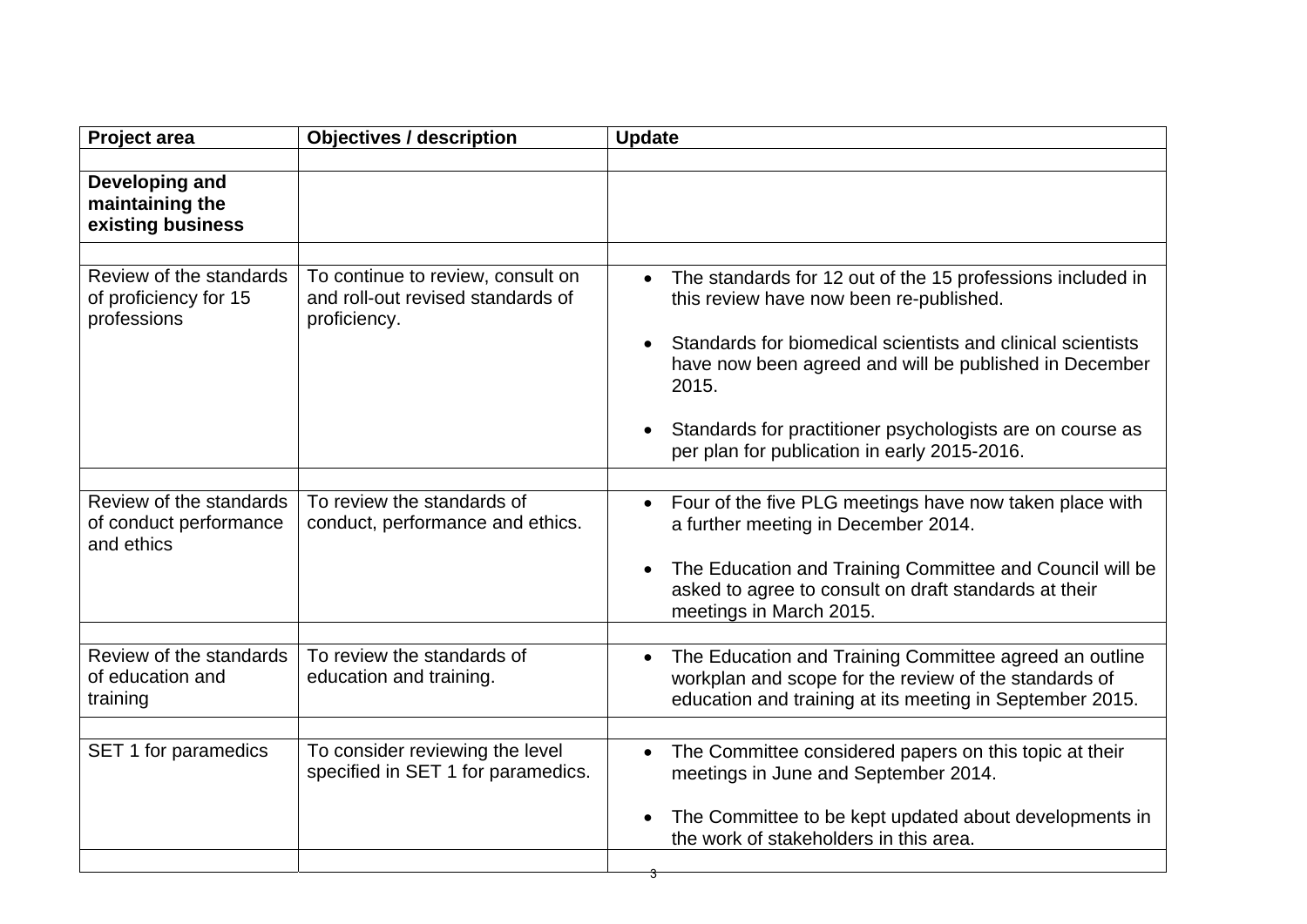| Guidance for disabled<br>people wanting to<br>become health and care<br>professionals | To revise and rewrite the guidance:<br>'A disabled person's guide to<br>becoming a health professional.'           | We are currently consulting on draft guidance.<br>$\bullet$<br>Sign-off of consultation analysis and final guidance is due<br>in March 2015 (or June 2015 dependent on number of<br>responses and extent of revisions required).                                                                                                                                                                                                                 |
|---------------------------------------------------------------------------------------|--------------------------------------------------------------------------------------------------------------------|--------------------------------------------------------------------------------------------------------------------------------------------------------------------------------------------------------------------------------------------------------------------------------------------------------------------------------------------------------------------------------------------------------------------------------------------------|
| Annotation of<br>qualifications in<br>podiatric surgery                               | To annotate the Register with<br>qualifications in podiatric surgery.                                              | We are currently consulting on draft standards for podiatric<br>surgery.<br>Sign-off of consultation response analysis and final<br>standards is due in March 2015 (or June 2015 dependent<br>on number of responses and extent of revisions required).                                                                                                                                                                                          |
| CPD sample profiles                                                                   | To produce joint-badged sample<br>profiles for the website.                                                        | Sample profiles, joint badged with a professional body,<br>have been published for every part of the HCPC Register.<br>A small number of additional profiles are under<br>development - for example, for additional domains of the<br>practitioner psychologists part of the Register.<br>This is a 'reactive' piece of work $-$ i.e. the work that is<br>required depends on whether we receive draft profiles<br>from the professional bodies. |
| Guidance for employers<br>on making FTP referrals                                     | To develop guidance for employers<br>on when to refer information to the<br><b>Fitness to Practise Department.</b> | This is a joint piece of work with the Fitness to Practise<br>$\bullet$<br>(FTP) Department.<br>An employer survey ran between June and August 2014 to<br>gauge the level of awareness about the FTP process<br>amongst employers and to gather feedback on existing<br>sources of information.<br>Telephone interviews were conducted with employers who<br>had had recent experience of the FTP process.                                       |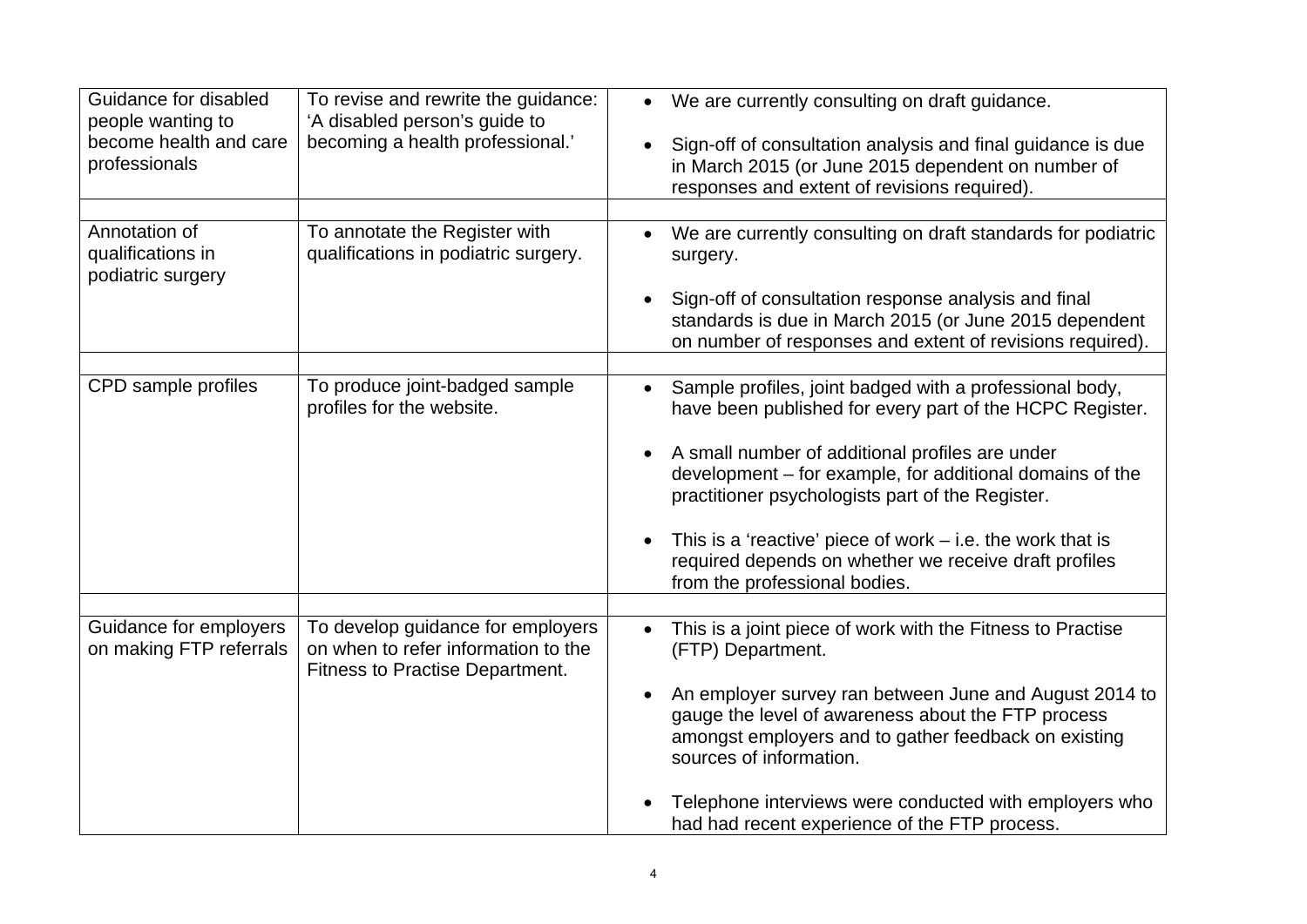|  | We are currently considering amendments to the brochure<br>'Information for employers and managers – The fitness to<br>practise process'. Sign-off of a revised version of this |
|--|---------------------------------------------------------------------------------------------------------------------------------------------------------------------------------|
|  | publication is currently planned for February 2015.                                                                                                                             |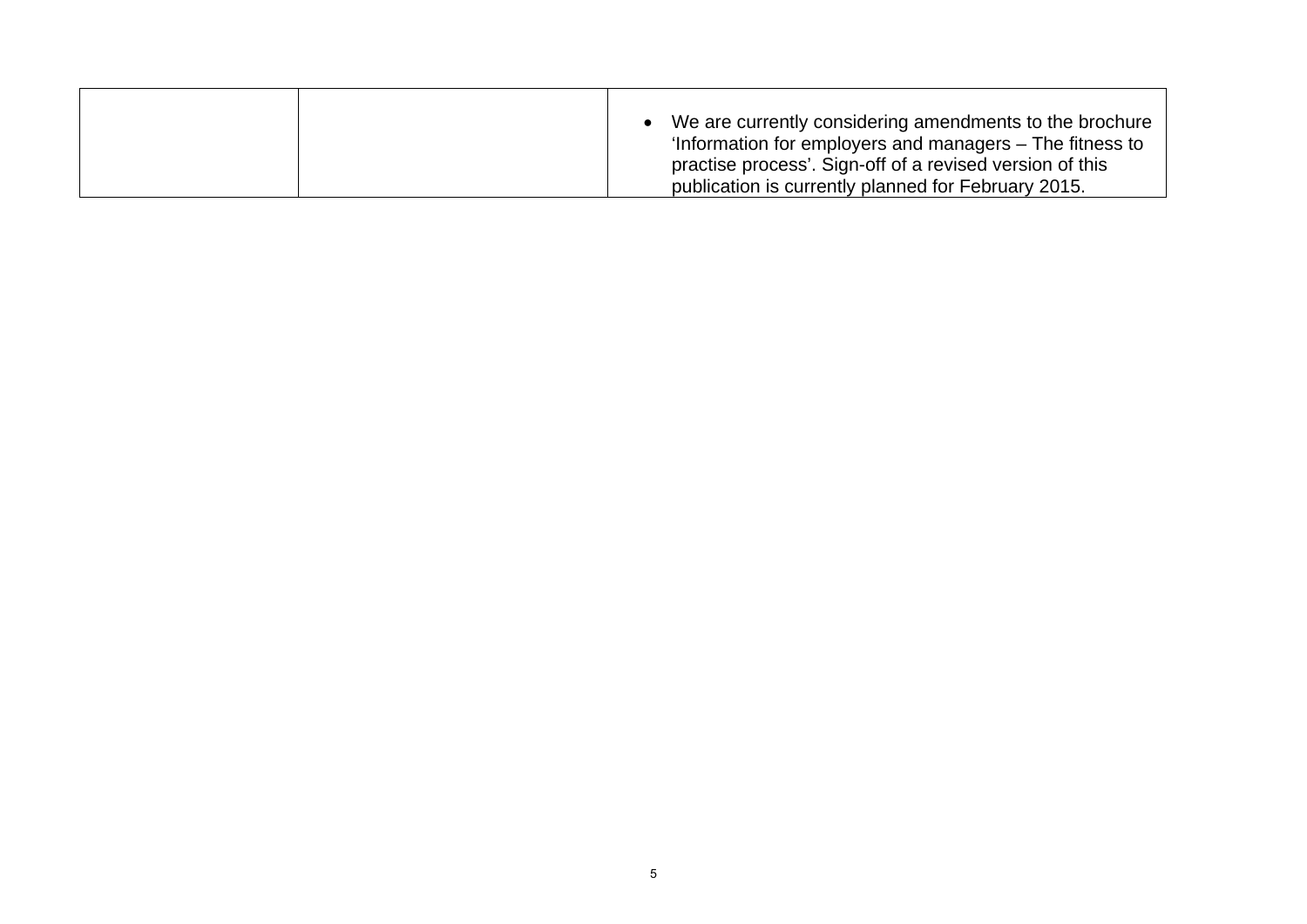| <b>Project area</b>                                                              | <b>Objectives / description</b>                                                     | <b>Update</b>                                                                                                                                                                                                                                                   |
|----------------------------------------------------------------------------------|-------------------------------------------------------------------------------------|-----------------------------------------------------------------------------------------------------------------------------------------------------------------------------------------------------------------------------------------------------------------|
|                                                                                  |                                                                                     |                                                                                                                                                                                                                                                                 |
| <b>External policy</b>                                                           |                                                                                     |                                                                                                                                                                                                                                                                 |
| changes                                                                          |                                                                                     |                                                                                                                                                                                                                                                                 |
|                                                                                  |                                                                                     |                                                                                                                                                                                                                                                                 |
| Law Commission<br>reforms and regulation of<br>new professions or<br>occupations | Legislative reforms. Regulation of<br>further professions / occupations.            | The Executive continues to engage with Department of<br>Health work to develop legislation in response to the Law<br>Commissions' recommendations and draft Bill.<br>It is proposed that public health specialists from non-                                    |
|                                                                                  |                                                                                     | medical backgrounds should be brought into regulation<br>by the HCPC. The HCPC has responded to the<br>Department of Health consultation on how this should be<br>delivered.                                                                                    |
|                                                                                  |                                                                                     | Development work and consultations required on:<br>standards of proficiency; amendment of SET 1;<br>registration cycle; and grandparenting criteria for public<br>health specialists expected in 2015 (TBC).                                                    |
|                                                                                  |                                                                                     | The report of the working group set up to look at the<br>issues around regulation of herbal medicine (practitioners<br>and medicines) is due to report to ministers before the<br>general election next year.                                                   |
|                                                                                  |                                                                                     |                                                                                                                                                                                                                                                                 |
| <b>Mid Staffordshire NHS</b><br><b>Foundation Trust Public</b><br>inquiry        | To assist in delivering the HCPC's<br>actions as a result of the public<br>inquiry. | The Council considered an update report outlining<br>$\bullet$<br>progress against its action plan. A further progress report<br>is due in September 2015 after which any outstanding<br>actions will be delivered as part of 'business as usual'<br>reporting. |
|                                                                                  |                                                                                     |                                                                                                                                                                                                                                                                 |
| Professional indemnity                                                           | To participate in work to introduce a<br>statutory requirement for registrants      | We have published FAQs and guidance on the<br>$\bullet$<br>requirement for registrants (not social workers in                                                                                                                                                   |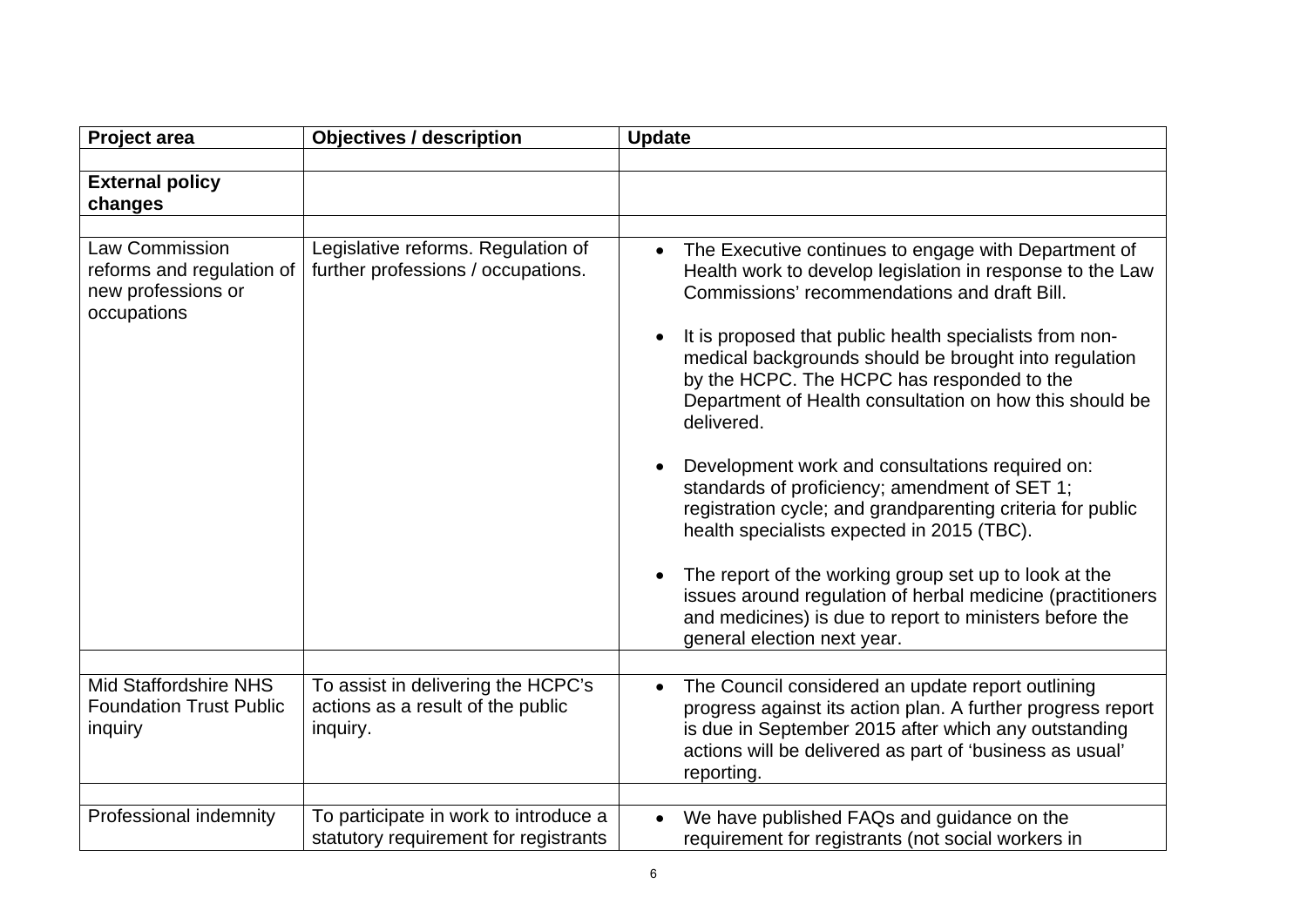|                                   | to have professional indemnity.                                                                                        | England) to have professional indemnity arrangements in<br>place.<br>We have consulted on amendments to the registration<br>and fees Rules to introduce declarations for professional<br>indemnity. The outcomes are being considered at this<br>meeting.<br>This project is expected to be completed by the end of<br>2014-2015, pending timely passage of the necessary                                                                                                                                |
|-----------------------------------|------------------------------------------------------------------------------------------------------------------------|----------------------------------------------------------------------------------------------------------------------------------------------------------------------------------------------------------------------------------------------------------------------------------------------------------------------------------------------------------------------------------------------------------------------------------------------------------------------------------------------------------|
|                                   |                                                                                                                        | Rules.                                                                                                                                                                                                                                                                                                                                                                                                                                                                                                   |
| Continuing fitness to<br>practise | A series of research projects to<br>explore revalidation for the HCPC.                                                 | Durham University research looking at measuring<br>professionalism will conclude in May 2015.<br>QA research has been commissioned to undertake the<br>CPD 'perceptions and experiences' study, which is due to<br>conclude in June 2015.<br>The Department of Health is in the process of<br>commissioning a research team to look at the impact,<br>costs and benefits of our approach to continuing fitness<br>to practise. Commencement is expected in January 2015<br>with completion a year later. |
|                                   |                                                                                                                        |                                                                                                                                                                                                                                                                                                                                                                                                                                                                                                          |
| European policy                   | To ensure that the HCPC<br>understands the implications of<br>changes to the professional<br>qualifications directive. | The Executive continues to feedback to the Department<br>of Health and Department of Business, Innovation and<br>Skills as part of the Government's work to implement the<br>revised professional qualifications directive.<br>A cross-departmental project team will be established<br>later this financial year to ensure that the HCPC is ready<br>for implementation in January 2016. This will include<br>changes to systems and processes and some policy                                          |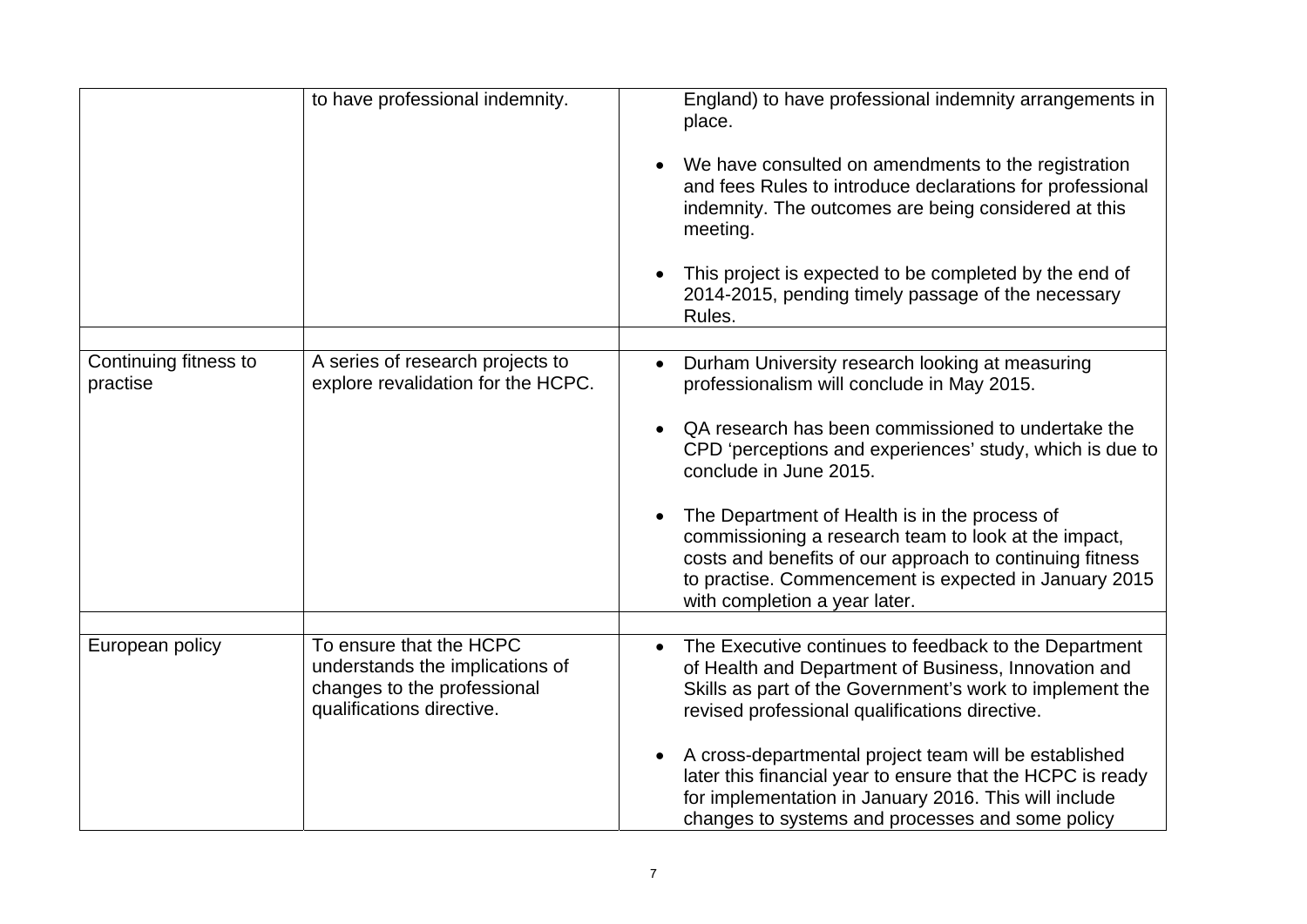|  | decisions by the Education and Training Committee and<br>the Council may be needed. |
|--|-------------------------------------------------------------------------------------|
|  |                                                                                     |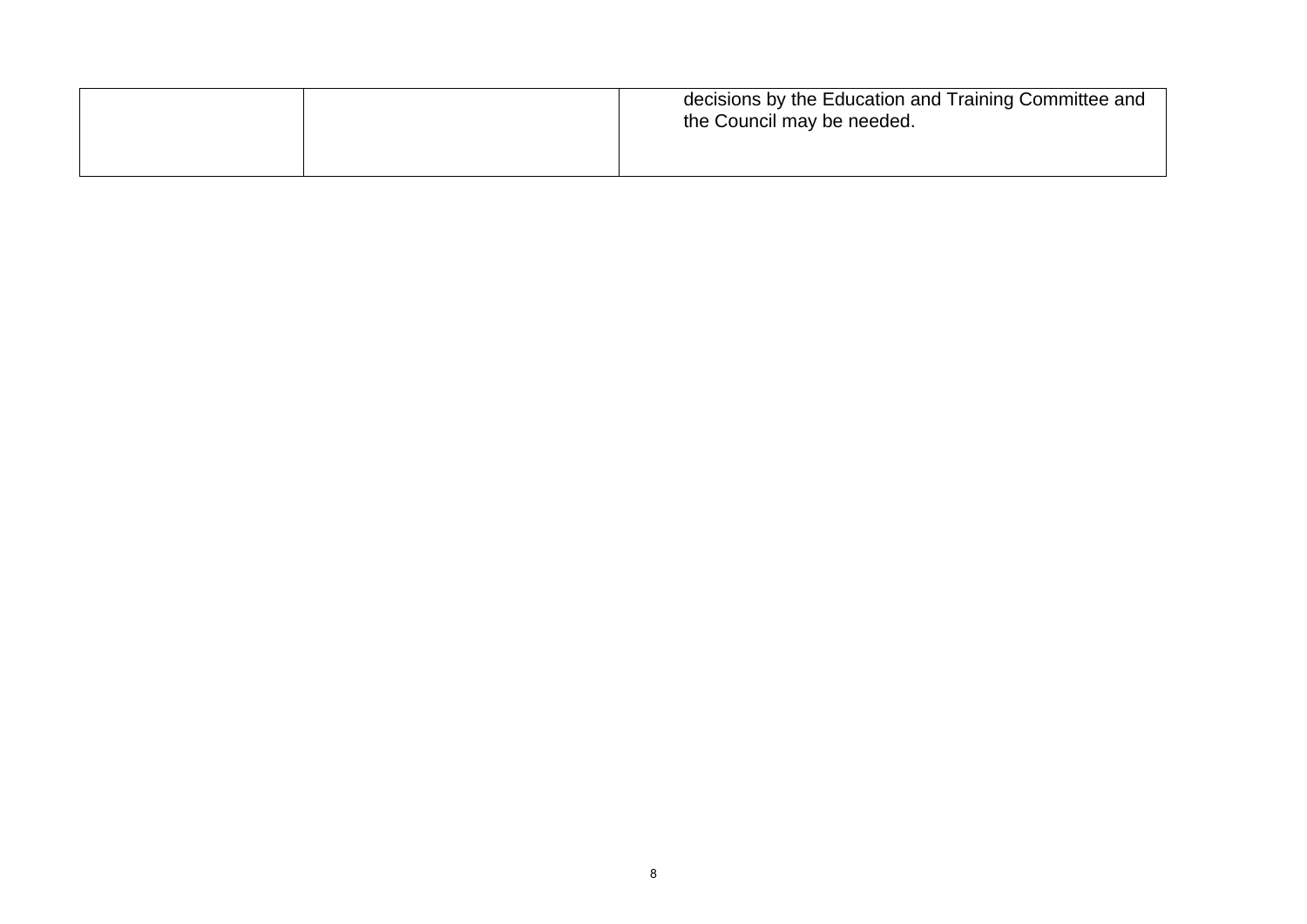| <b>Project area</b>                                         | <b>Objectives / description</b>                                                             | <b>Update</b>                                                                                                                                                                                                                                                                                                                                                                                                                                                              |
|-------------------------------------------------------------|---------------------------------------------------------------------------------------------|----------------------------------------------------------------------------------------------------------------------------------------------------------------------------------------------------------------------------------------------------------------------------------------------------------------------------------------------------------------------------------------------------------------------------------------------------------------------------|
|                                                             |                                                                                             |                                                                                                                                                                                                                                                                                                                                                                                                                                                                            |
| On-going<br>activities                                      |                                                                                             |                                                                                                                                                                                                                                                                                                                                                                                                                                                                            |
|                                                             |                                                                                             |                                                                                                                                                                                                                                                                                                                                                                                                                                                                            |
| PSA performance<br>review                                   | To co-ordinate HCPC's<br>performance review<br>submission.                                  | The performance review process for 2014-2015 has begun. The<br>$\bullet$<br>Executive will make its submission to the PSA in November 2014.                                                                                                                                                                                                                                                                                                                                |
|                                                             |                                                                                             | The PSA has begun to review the performance review process and may<br>$\bullet$<br>consult on proposed changes in the coming year.                                                                                                                                                                                                                                                                                                                                         |
|                                                             |                                                                                             |                                                                                                                                                                                                                                                                                                                                                                                                                                                                            |
| Review of final<br>hearing fitness to<br>practise decisions | Review of final hearing<br>decisions.                                                       | The Department is involved in auditing a sample of final hearing decisions<br>to check for adherence to HCPC Policy.                                                                                                                                                                                                                                                                                                                                                       |
|                                                             |                                                                                             | A report on the audits of decisions from April to August 2015 will form part<br>$\bullet$<br>of a paper reporting on a range of fitness to practise audits at the<br>December 2014 Council meeting.                                                                                                                                                                                                                                                                        |
|                                                             |                                                                                             |                                                                                                                                                                                                                                                                                                                                                                                                                                                                            |
| Welsh language<br>scheme                                    | To monitor the<br>implementation of the<br>scheme and produce an<br>annual progress report. | The Welsh Language Commissioner is changing the way in which it<br>$\bullet$<br>'polices' public bodies' adherence to the Welsh Language Act.<br>A 'standards investigation' of the regulators will take place in autumn /<br>$\bullet$<br>winter 2014, in which the HCPC and the other regulators will be asked to<br>provide information to the Commissioner. The intention is that this will<br>inform the Commissioner in deciding which standards should apply to the |
|                                                             |                                                                                             | regulatory bodies against which HCPC will need to demonstrate on-going<br>compliance.                                                                                                                                                                                                                                                                                                                                                                                      |
|                                                             |                                                                                             |                                                                                                                                                                                                                                                                                                                                                                                                                                                                            |
| Consultation<br>process                                     | To consider any<br>improvements to the<br>consultation process                              | When we consult, we seek feedback on the process we have followed<br>and how we can improve it.                                                                                                                                                                                                                                                                                                                                                                            |
|                                                             |                                                                                             | The Executive has analysed the feedback we have received between                                                                                                                                                                                                                                                                                                                                                                                                           |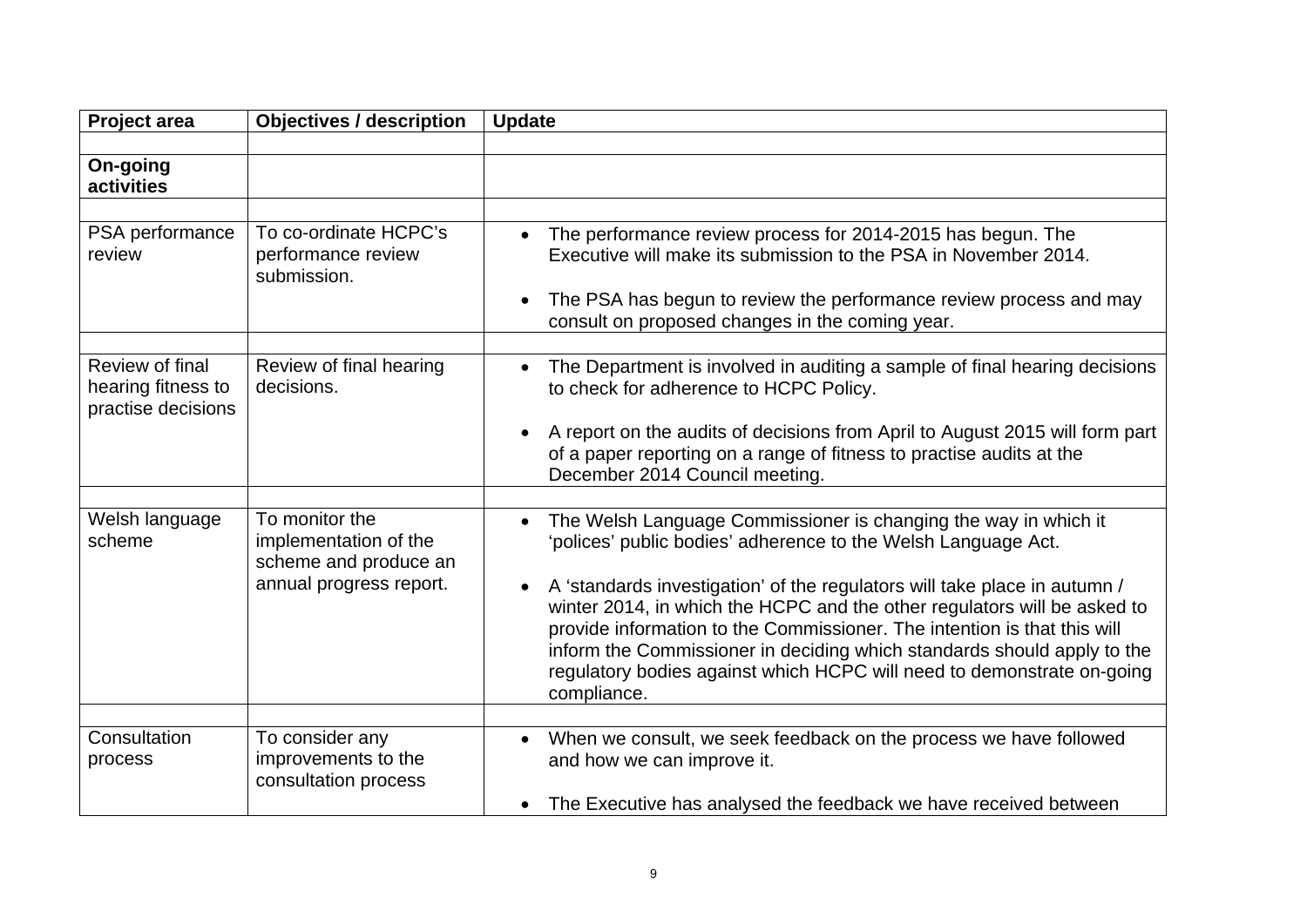| 2012-2014 and is considering whether there are any changes (for<br>example, to the usability of the online survey tool) that we should make in<br>order to improve the consultation process. |
|----------------------------------------------------------------------------------------------------------------------------------------------------------------------------------------------|
|                                                                                                                                                                                              |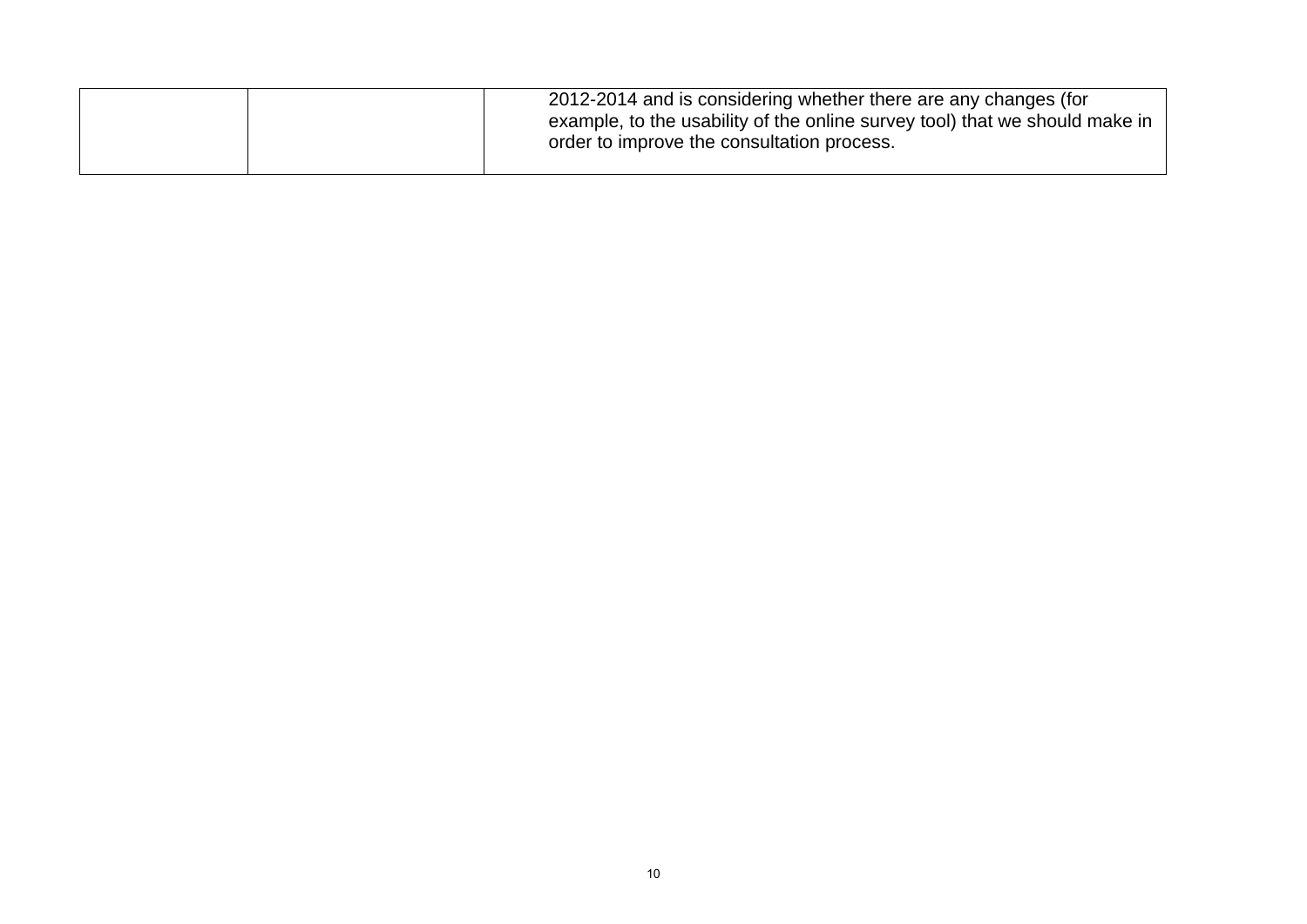# **Projects in 2015-2016 relevant to the role of the Education and Training Committee**

The following provides a summary of the main projects in 2015-2016 which are relevant to the role of the Committee. This list may vary as workplans and budgets are finalised. The Policy and Standards Department workplan for 2015-2016 will be agreed by the Council at its meeting in March 2015.

| <b>Summary of work required</b>                                                                                                                                                                                                                                                                                                                                                                                                                                                                                                                                                                                                                                                                                                                      |
|------------------------------------------------------------------------------------------------------------------------------------------------------------------------------------------------------------------------------------------------------------------------------------------------------------------------------------------------------------------------------------------------------------------------------------------------------------------------------------------------------------------------------------------------------------------------------------------------------------------------------------------------------------------------------------------------------------------------------------------------------|
|                                                                                                                                                                                                                                                                                                                                                                                                                                                                                                                                                                                                                                                                                                                                                      |
| A review of these standards will commence from late spring / early summer (timed<br>$\bullet$<br>around the time of the conclusion of the first three years of visits to transitionally<br>approved programmes).<br>A workplan will be presented at the Committee's meeting in March 2015. It is<br>anticipated, however, that this will include gathering the feedback of a variety of<br>different stakeholders including education providers, social work visitors and<br>others. A public consultation would be required before implementation in the<br>operational processes (i.e. via visits and through annual monitoring).<br>Completion of this work is anticipated in 2015-2016 (subject to subsequent ETC<br>agreement of the workplan). |
| Public consultation on revised standards (including planned consultation events<br>$\bullet$<br>with service users and carers).<br>Analysis of responses and amendments to the draft standards.<br>$\bullet$<br>Publication and effective in January 2016.                                                                                                                                                                                                                                                                                                                                                                                                                                                                                           |
| The guidance on conduct and ethics for students uses the existing structure of the<br>standards of conduct, performance and ethics.<br>We plan to update this guidance in light of the changes to the SCPE. We plan to<br>$\bullet$<br>undertake some targeted activity with students and educators where possible to<br>refine the draft.<br>Our plan is that a draft should be ready for sign-off for public consultation in March<br>2016.                                                                                                                                                                                                                                                                                                        |
|                                                                                                                                                                                                                                                                                                                                                                                                                                                                                                                                                                                                                                                                                                                                                      |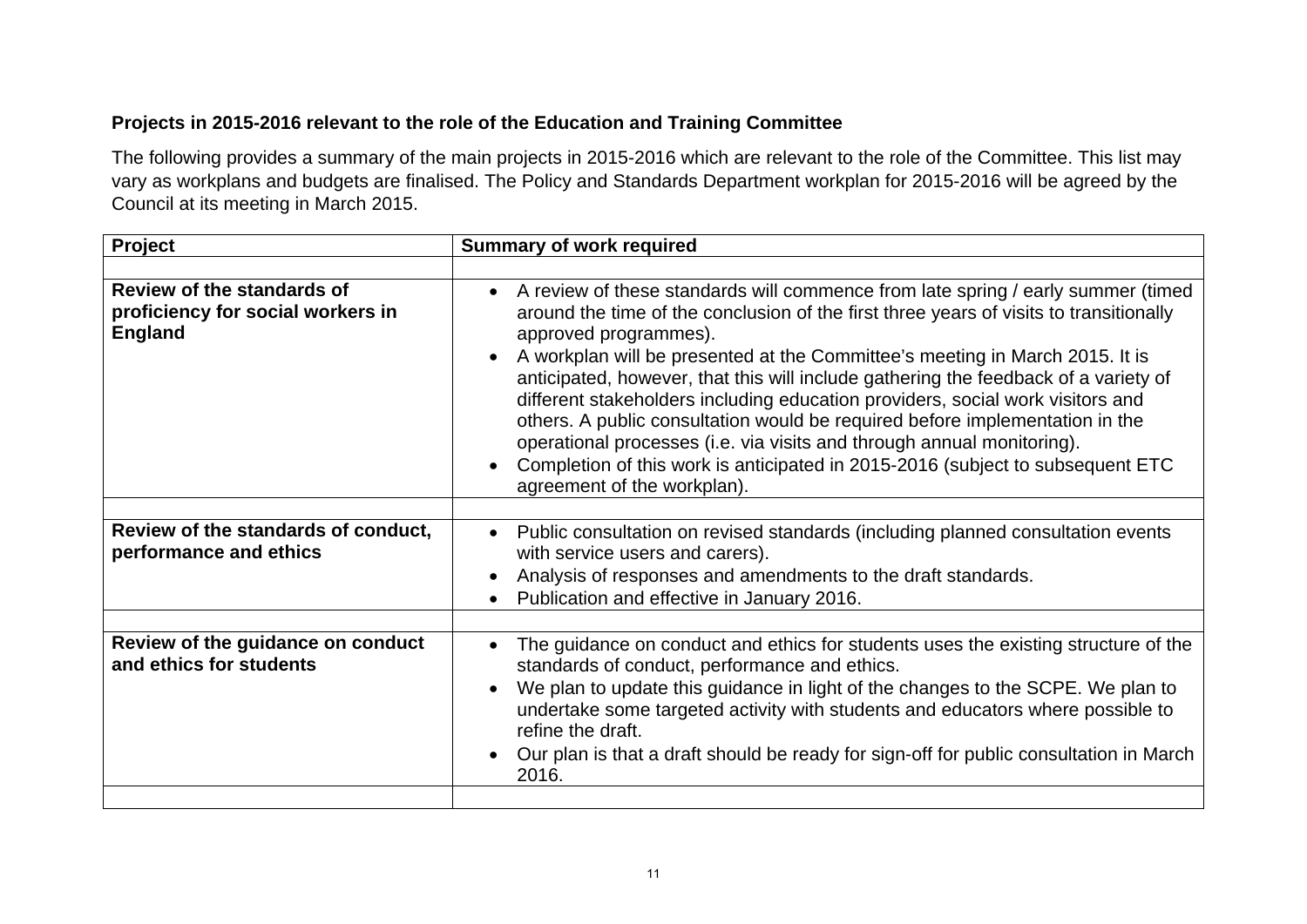| Review of the standards of education<br>and training<br><b>Paramedic SET 1</b>     | Activities to gather stakeholder feedback.<br>$\bullet$<br>Completion of research on interprofessional education and preparation for<br>practice.<br>Commencement of Professional Liaison Group (PLG).<br>Actions required unclear at this stage.<br>Updates to Committee on work of Health Education England (HEE) to reform<br>$\bullet$<br>paramedic education and training in England.<br>Possible future papers on whether we should consult on changing SET 1 for<br>paramedics.                                                                                                                                                                                                                                                                                                                                                                                                                                                                                                                                                                                                            |
|------------------------------------------------------------------------------------|---------------------------------------------------------------------------------------------------------------------------------------------------------------------------------------------------------------------------------------------------------------------------------------------------------------------------------------------------------------------------------------------------------------------------------------------------------------------------------------------------------------------------------------------------------------------------------------------------------------------------------------------------------------------------------------------------------------------------------------------------------------------------------------------------------------------------------------------------------------------------------------------------------------------------------------------------------------------------------------------------------------------------------------------------------------------------------------------------|
| <b>Prescribing and medicines</b><br>exemptions                                     | The Department of Health is working to introduce the ability for paramedics and<br>$\bullet$<br>radiographers to train to become independent prescribers; for dietitians to train<br>become supplementary prescribers; and for orthoptists to train to access post-<br>registration medicines exemptions.<br>The Executive is represented on the Department of Health steering group to<br>$\bullet$<br>deliver these changes. The current timetable would see introduction of legislation<br>by the end of 2015 but this is subject to change.<br>As standards for independent and supplementary prescribing have recently been<br>published, it is likely that no further changes are required. The introduction to the<br>publication would just need to be updated.<br>Standards for the orthoptists exemptions (the equivalent of SET and SOPs) will<br>need to be developed. At this stage we anticipate that we will develop these using<br>the steering group and its sub groups. This was the approach used in developing<br>the standards for prescribing prior to public consultation. |
| <b>CPD perceptions and experiences</b><br><b>CPD costs and benefits study (DH)</b> | Supporting both research teams to undertake this work - for example, providing<br>data; attending meetings; signing-off topic guides and reports as required.<br>Papers for the Education and Training Committee and the Council.<br>$\bullet$<br>With reference to the CPD perceptions and experiences study, this may indicate<br>areas in which we might want to improve the guidance or other materials we                                                                                                                                                                                                                                                                                                                                                                                                                                                                                                                                                                                                                                                                                    |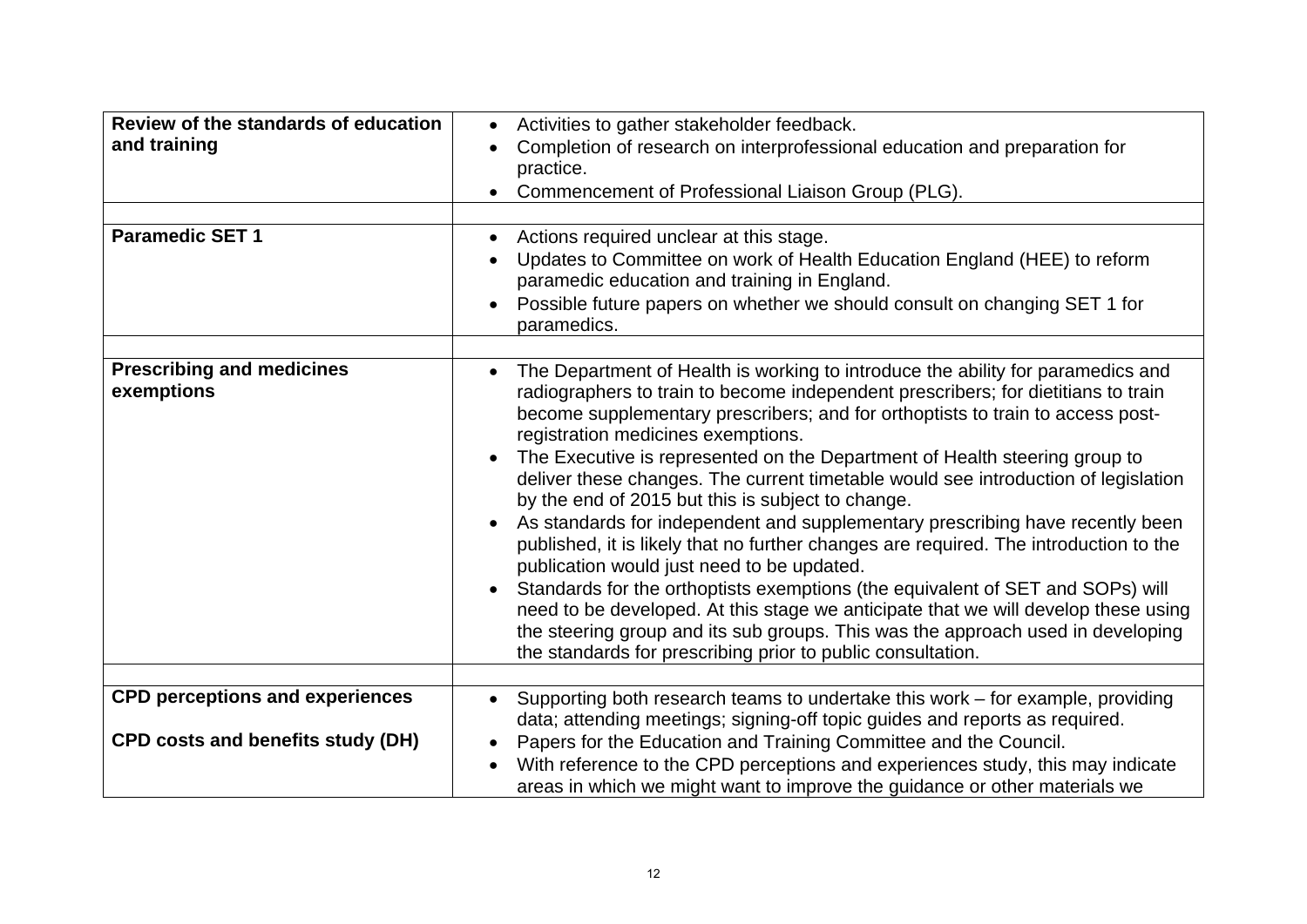|                                                                                                      | publish. A workplan may therefore be developed for delivery in the following year.                                                                                                                                                                                                                                                                                                                                                                                                                                                                                                                                                                                                                                                                                                                                                                                                                                                |
|------------------------------------------------------------------------------------------------------|-----------------------------------------------------------------------------------------------------------------------------------------------------------------------------------------------------------------------------------------------------------------------------------------------------------------------------------------------------------------------------------------------------------------------------------------------------------------------------------------------------------------------------------------------------------------------------------------------------------------------------------------------------------------------------------------------------------------------------------------------------------------------------------------------------------------------------------------------------------------------------------------------------------------------------------|
|                                                                                                      |                                                                                                                                                                                                                                                                                                                                                                                                                                                                                                                                                                                                                                                                                                                                                                                                                                                                                                                                   |
| <b>Regulation of public health</b><br>specialists from non-medical<br>backgrounds                    | The work required in this area is dependent upon a policy decision by the<br>$\bullet$<br>Department of Health about who should become the statutory regulator. The<br>timetable for this work is dictated by the legislative timetable. At present there is<br>intent to have legislation in place before the general election in May 2015, with the<br>Register opening in late 2015, or, given recent delays, more likely in early 2016.<br>Participation in project team (due to be led by the Director of Policy and<br>Standards)<br>Work required (which falls within the remit of the Education and Training<br>Committee)<br>Development and consultation on standards of proficiency<br>Consultation on amending SET 1 for the new profession<br>Development and consultation on high-level 'criteria' for grandparenting<br>Consultation on amendments to the Rules to set the renewal cycle for the new<br>profession |
| Review of returners to practice<br>requirements                                                      | Helen Townley, recently on placement with us from the Australia Health<br>$\bullet$<br>Practitioner Regulation Agency (AHPRA), undertook a 'rapid appraisal' for us of<br>the returners to practice requirements which have been in place since 2006. The<br>overall conclusions in the report did not indicate that radical change was required,<br>but did indicate that some improvements, such as changes to guidance, might be<br>helpful.<br>The Executive is currently considering the work that might be required and further<br>work may be identified for 2015-2016. Completion of further work in this area next<br>financial year will, however, be subject to other departmental priorities.                                                                                                                                                                                                                         |
| 2014-2015 Consultations<br><b>Standards for podiatric</b><br>surgery<br><b>Guidance for disabled</b> | At present, the analysis of the responses to these consultations are expected to<br>$\bullet$<br>be considered at the March 2015 meetings. However, this is dependent upon the<br>number of responses received and the extent of the revisions required, so they<br>may form part of the Committee's business in 2015-2016.                                                                                                                                                                                                                                                                                                                                                                                                                                                                                                                                                                                                       |